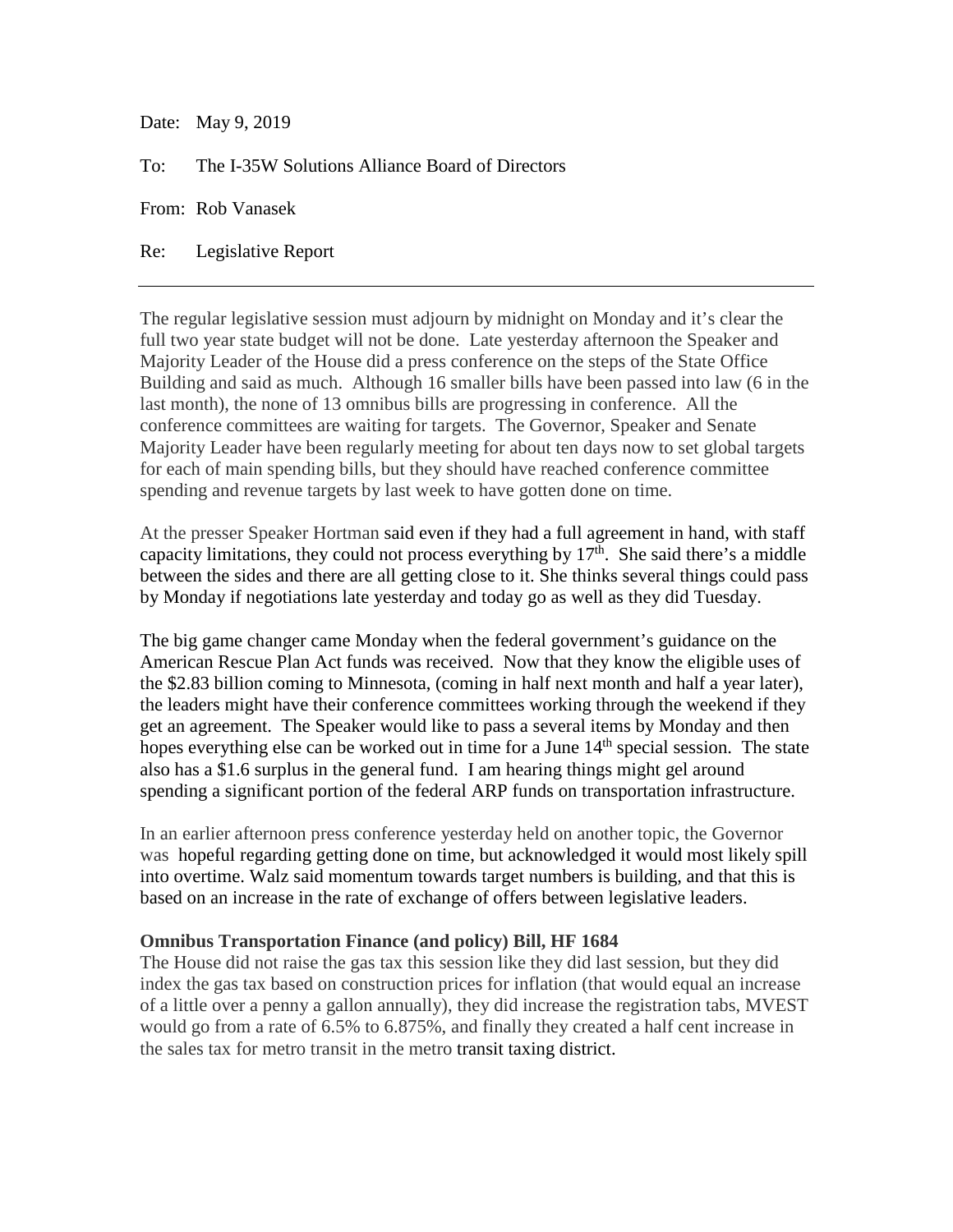\$400M in new dollars in truck highway bonding would be spent as follows: \$175 million for the Corridors of Commerce program and \$225 million for state road construction. A redistribution of the revenues from the sales taxes on auto parts would allocate 13% of those to small cities.

Finally, the House would change requirements for the Minnesota State Highway Investment Plan, including prioritizing investment in trunk highway system preservation and maintenance, and setting requirements for highway transportation planning, performance measurement tracking, and asset resiliency.

## *Total Spending*

Roughly \$200M would be raised by the House plan and spent on roads and bridges in the coming biennium. Another ~\$200M would be raised and spent on transit in the coming two years. These amounts grow significantly in the tails. The Senate's new transportation spending totals a bit over \$200 in the coming biennium but the amount is more than halved in the tails.

Conferees from the House are: Hornstein; Koegel; Frederick; Elkins; Petersburg Conferees from the Senate are: Newman; Jasinski; Howe; Osmek; Bigham

The Conference Committee has adopted 21 provisions so far – the most productive bay far, but the largest differences remain. They will have an informational presentation on BRT, possibly tomorrow.

The Senate bill increases the dedication of revenues from the auto parts taxes to 60%, replaces some of the HUTDF expenditures with GF dollars. The Senate also zeros out funding for metro transit and supplants state dollars with federal dollars temporarily. The Senate also creates a small cities account with appropriations that decrease each subsequent year. A revamped transportation project selection process requires the MnDOT commissioner to develop and implement a project selection process to evaluate, prioritize, or select capital projects; award grants for capital projects and must adopt the policy by November 1, 2022.

The Senate also earmarks or utilizes, as Chair Newman likes to say, "Constituent Requests" for a number of smaller to medium sized projects. There's few of note in our traffic shed.

**Section 29. Scott County Interchange project; appropriation.** Appropriates \$2,500,000 in fiscal year 2022 from the general fund to the commissioner of transportation for a grant to Scott County for an interchange in Jordan. **Section 21. Interstate 35 study and Interchange project; appropriation.**  Appropriates \$700,000 in fiscal year 2022 from the trunk highway fund to the commissioner of transportation to study corridor mobility and safety improvement needs along marked Interstate 35 in Dakota County. **Section 22. Interstate 35 study; Lakeville; appropriation.** Appropriates \$700,000 in fiscal year 2022 from the trunk highway fund to the commissioner of